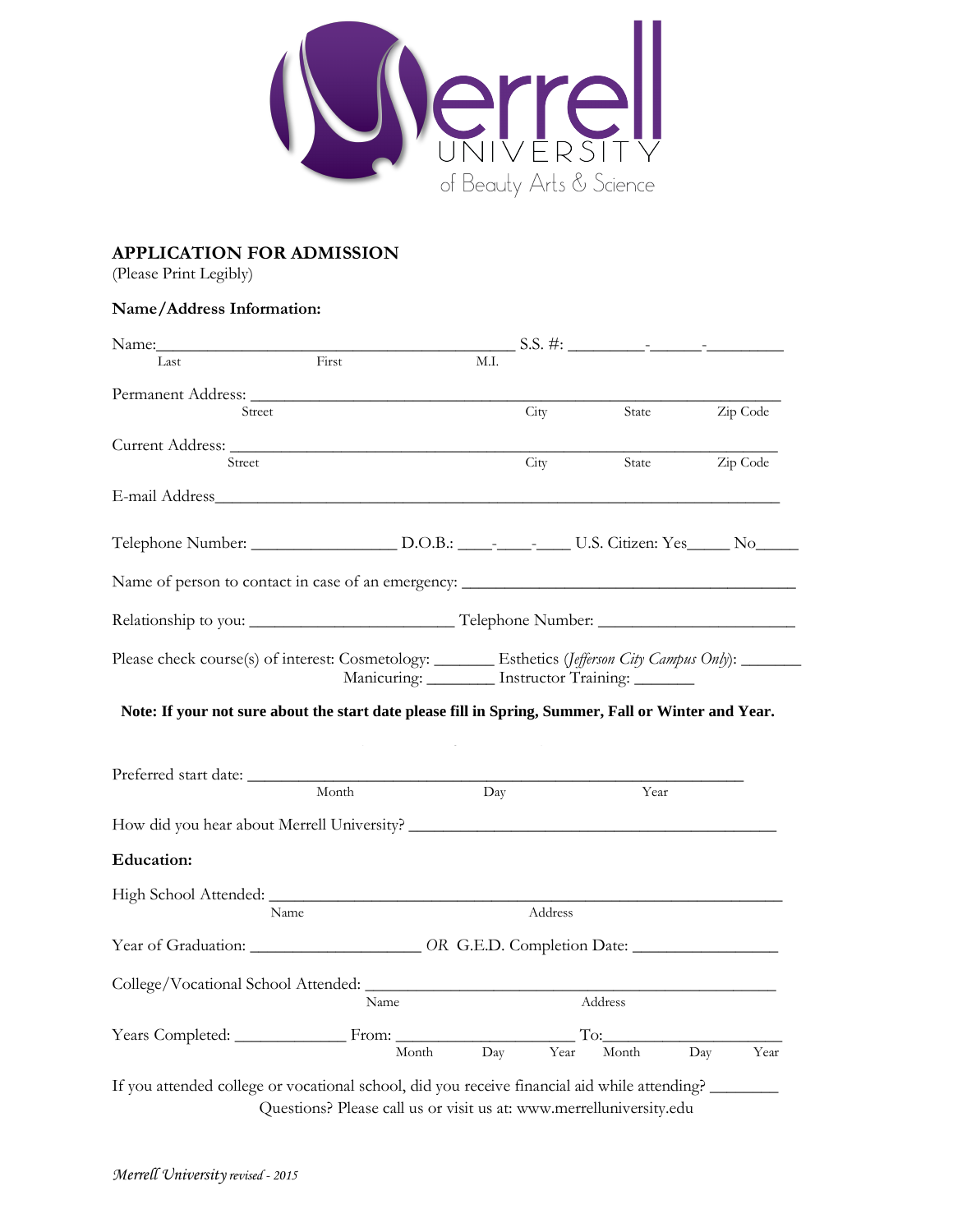**References:** Please list three references.

| 1)                                                                                                                                                                             |                                                                                                                                                                                                                                |       |                |  |
|--------------------------------------------------------------------------------------------------------------------------------------------------------------------------------|--------------------------------------------------------------------------------------------------------------------------------------------------------------------------------------------------------------------------------|-------|----------------|--|
|                                                                                                                                                                                |                                                                                                                                                                                                                                |       |                |  |
| Street                                                                                                                                                                         | City                                                                                                                                                                                                                           | State | Zip Code       |  |
|                                                                                                                                                                                |                                                                                                                                                                                                                                |       |                |  |
| 2)                                                                                                                                                                             | Name: Name: Name: Name: Name: Nelationship to You: Name: Name: Name: Name: Name: Name: Name: Name: Name: Name: Name: Name: Name: Name: Name: Name: Name: Name: Name: Name: Name: Name: Name: Name: Name: Name: Name: Name: Nam |       |                |  |
|                                                                                                                                                                                |                                                                                                                                                                                                                                |       |                |  |
| Street                                                                                                                                                                         | City                                                                                                                                                                                                                           |       | State Zip Code |  |
|                                                                                                                                                                                |                                                                                                                                                                                                                                |       |                |  |
|                                                                                                                                                                                | 3) Name: Relationship to You:                                                                                                                                                                                                  |       |                |  |
|                                                                                                                                                                                |                                                                                                                                                                                                                                |       |                |  |
| Street                                                                                                                                                                         | City                                                                                                                                                                                                                           |       | State Zip Code |  |
|                                                                                                                                                                                |                                                                                                                                                                                                                                |       |                |  |
| <b>Daycare Providers:</b>                                                                                                                                                      |                                                                                                                                                                                                                                |       |                |  |
| How many children do you have? __________ How many of your children attend daycare? ________                                                                                   |                                                                                                                                                                                                                                |       |                |  |
| If applicable, please list all daycare providers (including care provider for Saturdays):                                                                                      |                                                                                                                                                                                                                                |       |                |  |
|                                                                                                                                                                                |                                                                                                                                                                                                                                |       |                |  |
| <b>Name</b>                                                                                                                                                                    | Address                                                                                                                                                                                                                        |       |                |  |
|                                                                                                                                                                                |                                                                                                                                                                                                                                |       |                |  |
|                                                                                                                                                                                |                                                                                                                                                                                                                                |       |                |  |
| Name<br>Telephone Number: Comments:                                                                                                                                            | Address                                                                                                                                                                                                                        |       |                |  |
|                                                                                                                                                                                |                                                                                                                                                                                                                                |       |                |  |
| <b>Financial Information:</b>                                                                                                                                                  |                                                                                                                                                                                                                                |       |                |  |
| How are you planning on paying your tuition? (check all that apply)                                                                                                            |                                                                                                                                                                                                                                |       |                |  |
| Cash: Pell Grant: Loans: _______ Scholarships: ______ Other (please specify): _____________________                                                                            |                                                                                                                                                                                                                                |       |                |  |
| Has the FAFSA application already been completed? ________ If so, which year was completed? _______                                                                            |                                                                                                                                                                                                                                |       |                |  |
| In order to be eligible for student loans and grants, a Free Application for Federal Student Aid (FAFSA) must<br>be completed. The FAFSA may be completed at www.fafsa.ed.gov. |                                                                                                                                                                                                                                |       |                |  |

## **(Merrell University's school code needed for the FAFSA application is 016911)**

Questions? Please call us or visit us at: [www.merrelluniversity.edu](http://www.merrelluniversity.edu/)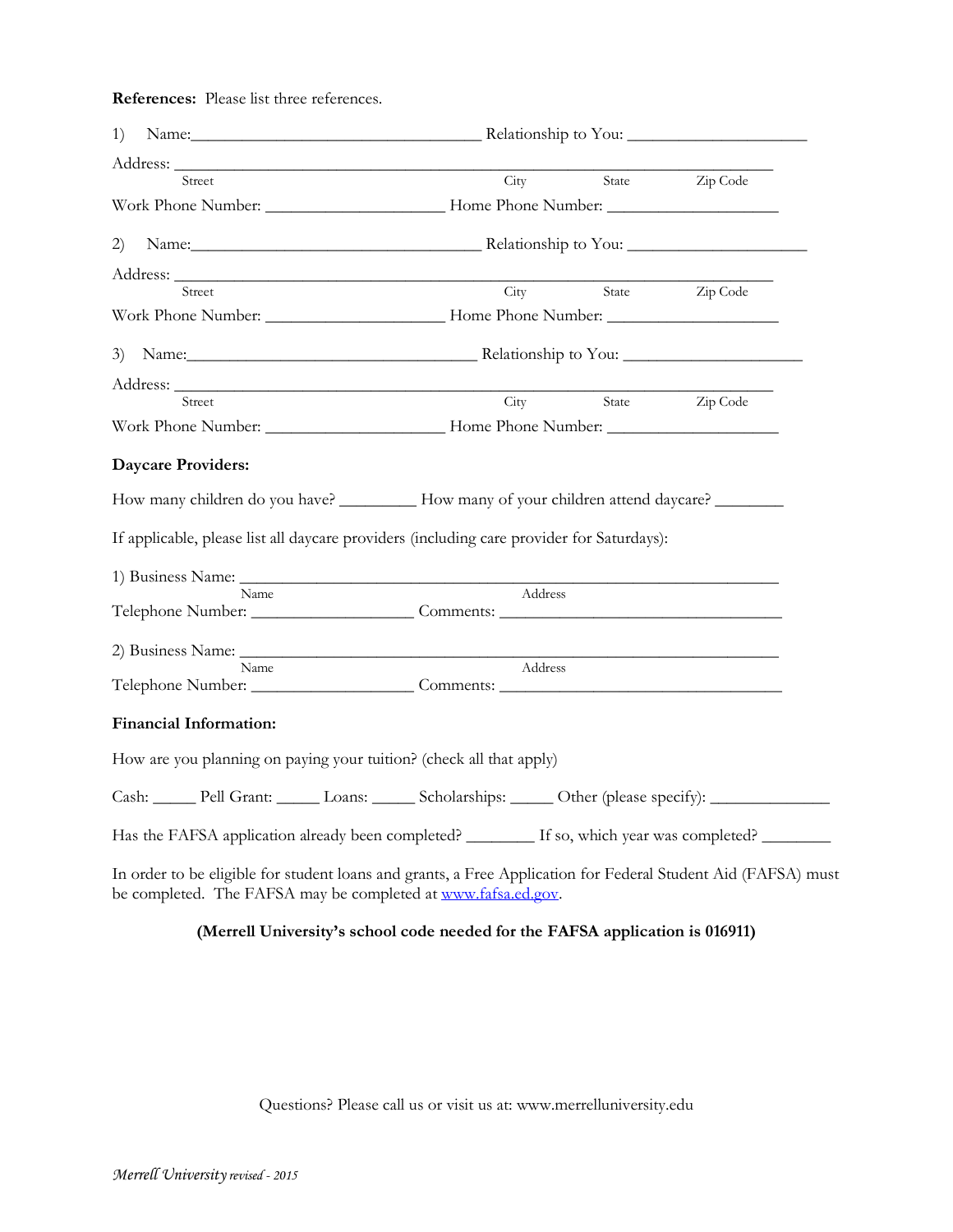Merrell University is mandated to maintain information for TITLE IV of the Civil Rights Act, therefore we ask for you to provide the following information.

| <b>OPTIONAL:</b>                                                                                         |  |  |
|----------------------------------------------------------------------------------------------------------|--|--|
|                                                                                                          |  |  |
| Marital Status: Single ______ Married ______ Divorced ______ Widowed _____ Separated ______              |  |  |
|                                                                                                          |  |  |
| Living with: Parent ______ Spouse _______ Self _______ Guardian _______ Friend ________ Relative _______ |  |  |

I attest to the fact that all information given on this application is complete and correct and any omission or falsification will result in denial of admission or immediate dismissal.

\_\_\_\_\_\_\_\_\_\_\_\_\_\_\_\_\_\_\_\_\_\_\_\_\_\_\_\_\_\_\_\_\_\_\_\_\_\_\_\_\_\_\_\_\_\_\_\_\_\_\_\_\_\_\_\_\_\_\_\_\_\_\_\_\_\_\_\_\_\_\_\_\_\_\_\_\_\_

I give my permission for a faculty member at Merrell to contact any of the above individuals/businesses to perform a background check on me, or regarding my admission or attendance at Merrell University.

If approved for admission, I agree to abide by all rules and regulations of the University.

| Signature                                                          | 1) ate |
|--------------------------------------------------------------------|--------|
| (I understand that typing my name here is the same as a signature) |        |

Questions? Please call us or visit us at: [www.merrelluniversity.edu](http://www.merrelluniversity.edu/)